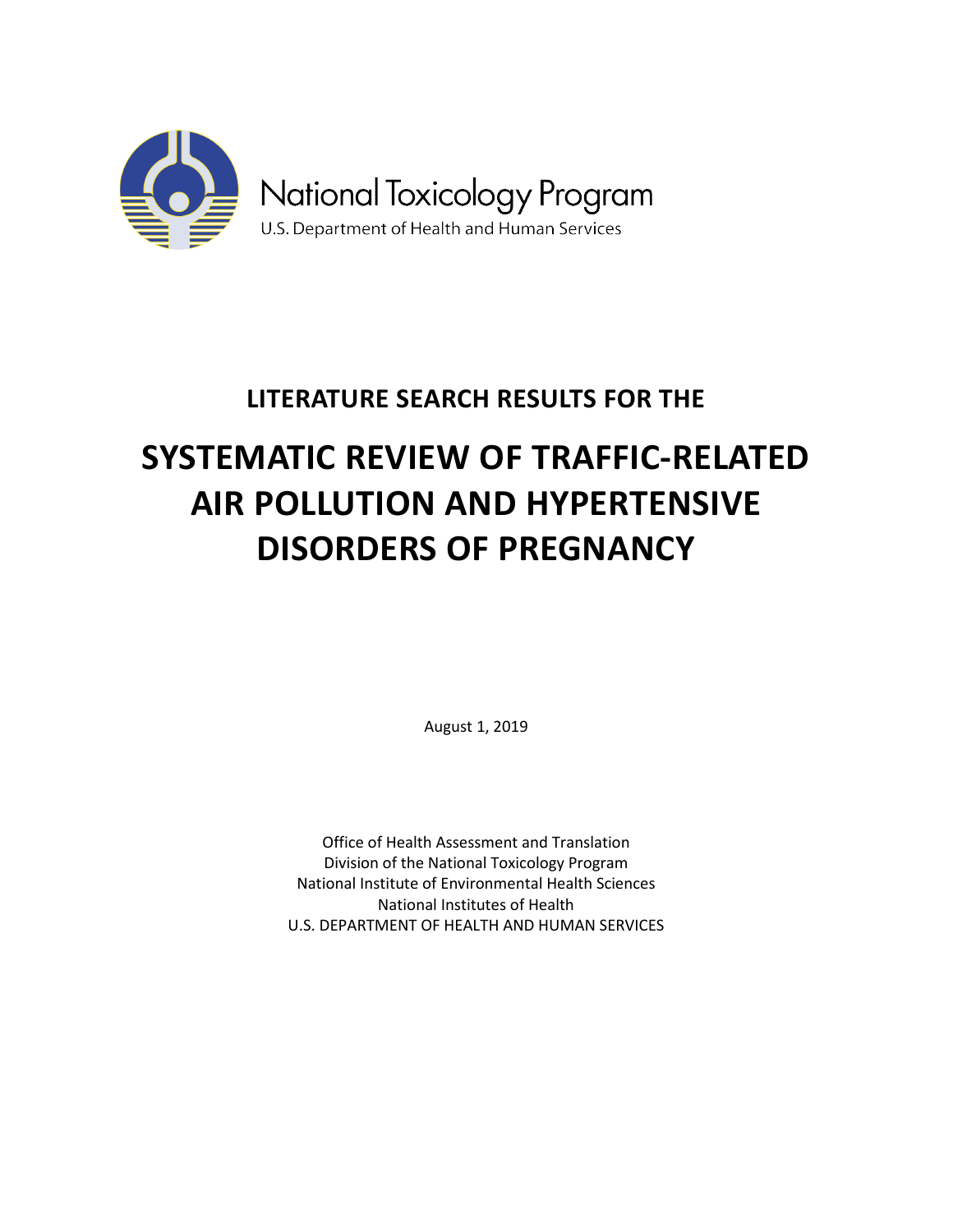# <span id="page-1-0"></span>**LITERATURE SEARCH RESULTS**

## **Literature Search**

Literature search strategies were developed to identify all relevant published evidence on traffic-related air pollution associated with hypertensive disorders of pregnancy through 1) review of PubMed's Medical Subject Headings (MeSH) for relevant and appropriate terms, 2) extraction of key terminology from relevant reviews and a set of previously identified primary data studies that are known to be relevant to the topic ("test set"), and 3) review of search strategies presented in other reviews. The search strategy was run, and the results were assessed to ensure that 100% of the previously identified relevant primary studies were retrieved. Three databases were searched through January 28, 2019 using a strategy customized for each database: PubMed, Scopus, and Web of Science. The search strategy is reported in **[Appendix](#page-5-0) 1**. No publication year limits or language restrictions were imposed. The literature search was developed in collaboration with a librarian trained in systematic review methodology.

More detailed methods are described in the protocol [\(https://ntp.niehs.nih.gov/go/721550\)](https://ntp.niehs.nih.gov/go/721550) posted in June 2016.

#### *Databases Searched*

- PubMed
- **Scopus**
- Web of Science

### *Searching Other Resources*

The reference lists of all included studies, relevant reviews, commentaries, and other non-research articles identified during the initial search were searched manually to find additional studies that were not identified through the electronic searches. Studies were evaluated using the same inclusion and exclusion criteria that were used for screening records retrieved from the electronic search. Relevant studies identified through these steps were marked as "provided from other sources" in the study selection flow diagram.

## **Literature Search Results**

The electronic database searches retrieved 344 individual references. From the total references retrieved, 246 were excluded during the title and abstract screening and 79 studies were excluded during the fill text review for not satisfying the PECO criteria. The screening results are outlined in the study selection diagram with reasons for exclusion documented at the full text review level (**[Figure](#page-1-0) 1**). After full text review, 19 studies were considered relevant, which included 18 human studies and 1 animal study. One human study evaluated 2 distinct populations, so there were 19 human datasets within the 18 human studies. The list of included references is provided below.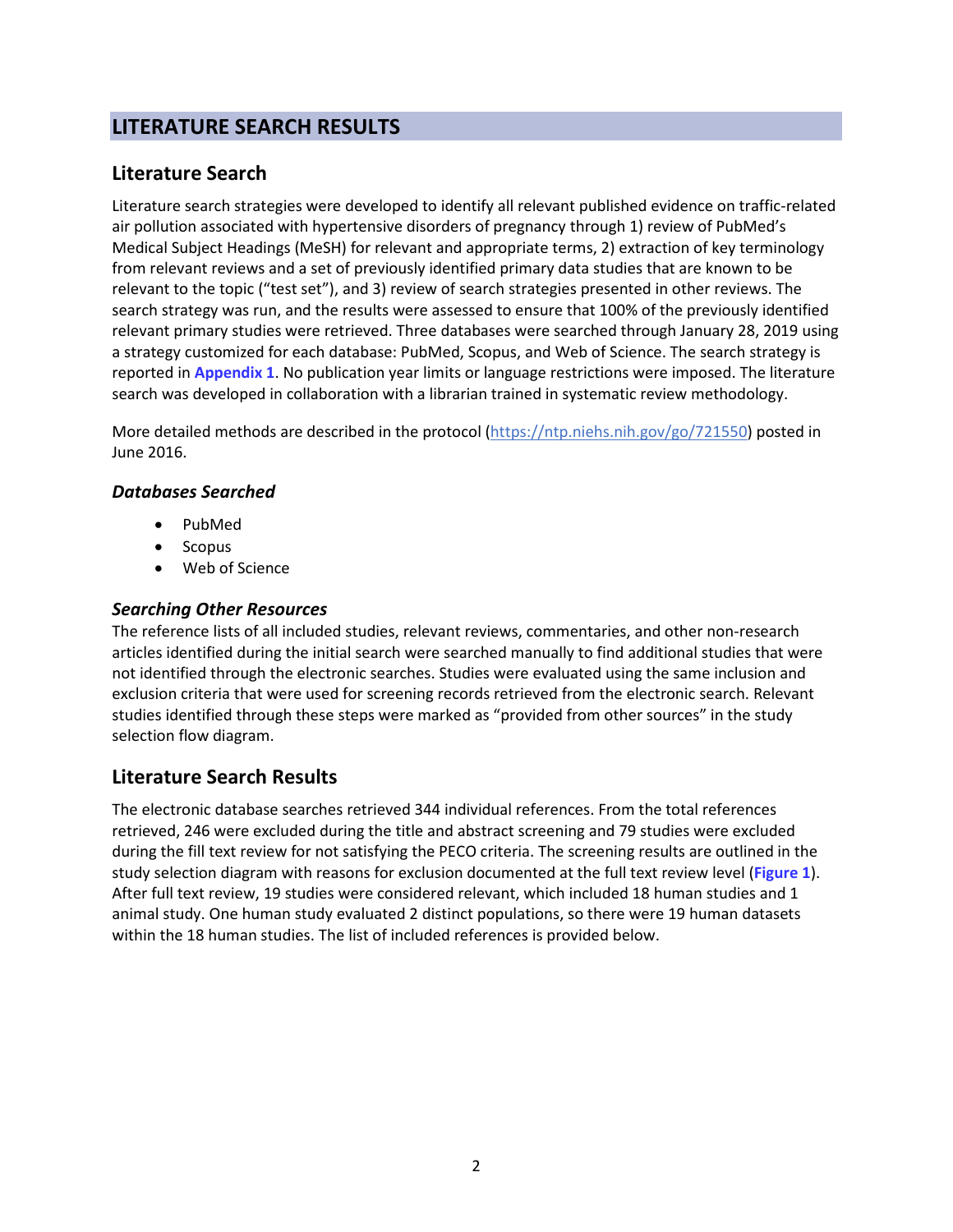

#### **Figure 1. Study Selection Diagram**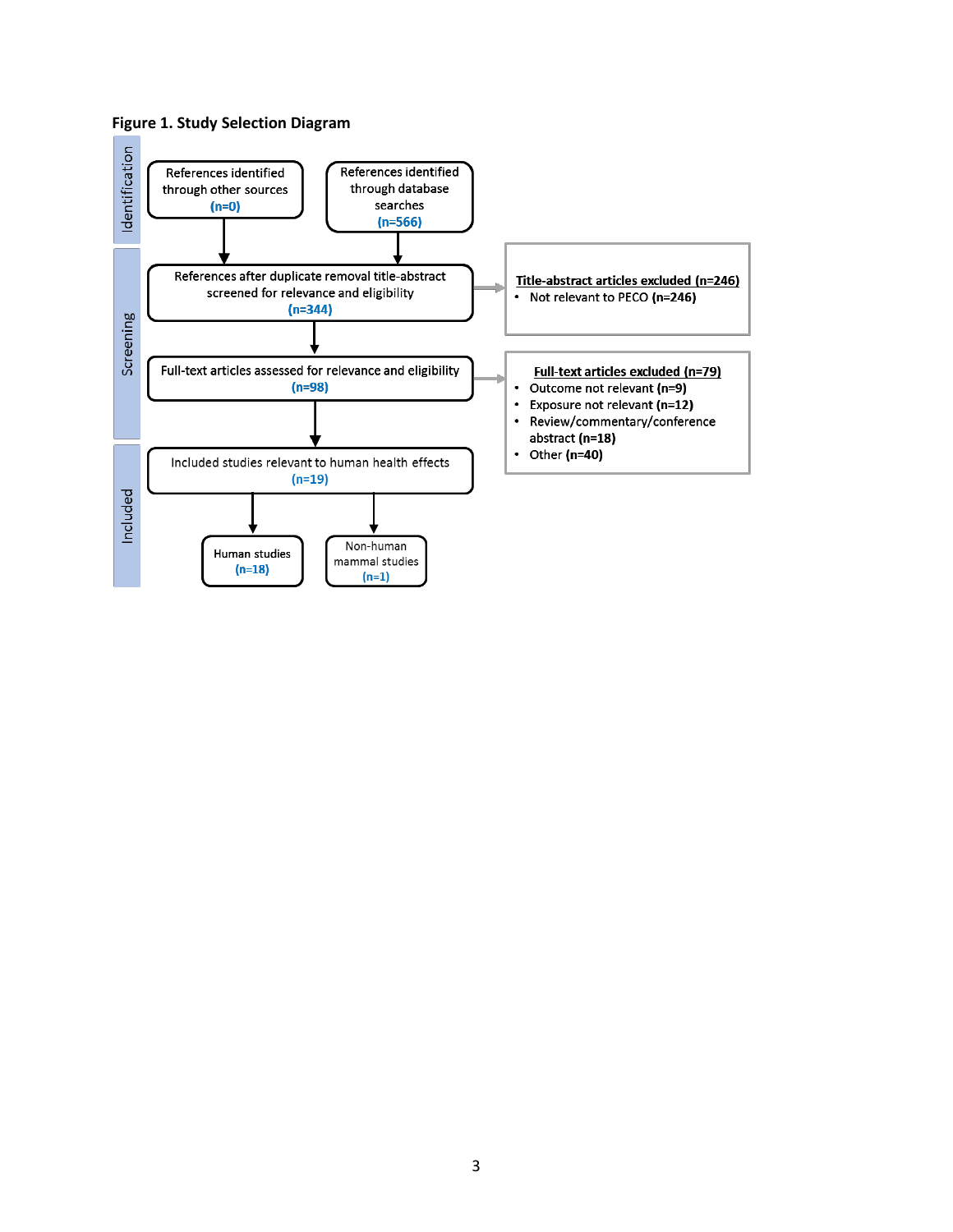## **REFERENCES INCLUDED AFTER FULL-TEXT REVIEW**

#### **List of Included Studies**

#### *Studies in Humans*

- Assibey-Mensah V, Glantz JC, Hopke PK, Jusko TA, Thevenet-Morrison K, Chalupa D, Rich DQ. 2019. Ambient wintertime particulate air pollution and hypertensive disorders of pregnancy in Monroe County, New York. *Environ. Res.* 168: 25-31.
- Choe SA, Kauderer S, Eliot MN, Glazer KB, Kingsley SL, Carlson L, Awad YA, Schwartz JD, Savitz DA, Wellenius GA. 2018. Air pollution, land use, and complications of pregnancy. *Sci. Total Environ.* 645: 1057-1064.
- Dadvand P, Figueras F, Basagana X, Beelen R, Martinez D, Cirach M, Schembari A, Hoek G, Brunekreef B, Nieuwenhuijsen MJ. 2013. Ambient air pollution and preeclampsia: A spatiotemporal analysis. *Environ. Health Perspect.* 121(11-12): 1365-1371.
- Huang, X., J. Qiu, Y. Zhang, W. Qiu, X. He, Y. Wang, Q. Sun, N. Zhao, H. Cui, S. Liu, Z. Tang, Y. Chen, L. Yue, Z. Da, L. Lv, X. Lin, C. Zhang, H. Zhang, R. Xu, D. Zhu, X. Xu, R. Lin, T. Yao, J. Su, Y. Dang, X. Han, H. Zhang, H. Bai, W. Wang, Y. Wang, X. Liu, B. Ma, H. Huang, J. Liang, M. Jiang, S. Ma, M. L. Bell, C. Kim, Q. Liu and Y. Zhang (2015). Ambient air pollutant PM10 and risk of pregnancy-induced hypertension in urban China. *Environmental Research Letters* 10(8): 084025.
- Madsen C, Haberg SE, Aamodt G, Stigum H, Magnus P, London SJ, Nystad W, Nafstad P. 2018. Preeclampsia and hypertension during pregnancy in areas with relatively low levels of traffic air pollution. *Matern Child Health J* 22(4): 512-519.
- Malmqvist E, Jakobsson K, Tinnerberg H, Rignell-Hydbom A, Rylander L. 2013. Gestational diabetes and preeclampsia in association with air pollution at levels below current air quality guidelines. *Environ. Health Perspect.* 121(4): 488-493.
- Miranda ML, Edwards SE, Chang HH, Auten RL. 2013. Proximity to roadways and pregnancy outcomes. *J. Expo. Sci. Environ. Epidemiol.* 23(1): 32-38.
- Olsson D, Mogren I, Eneroth K, Forsberg B. 2015. Traffic pollution at the home address and pregnancy outcomes in Stockholm, Sweden. *BMJ open* 5(8): e007034.
- Pedersen M, Halldorsson TI, Olsen SF, Hjortebjerg D, Ketzel M, Grandstrom C, Raaschou-Nielsen O, Sorensen M. 2017. Impact of road traffic pollution on pre-eclampsia and pregnancy-induced hypertensive disorders. *Epidemiology* 28(1): 99-106.
- Pereira G, Haggar F, Shand AW, Bower C, Cook A, Nassar N. 2013. Association between pre-eclampsia and locally derived traffic-related air pollution: A retrospective cohort study. *J. Epidemiol. Community Health* 67(2): 147-152.
- Rudra CB, Williams MA, Sheppard L, Koenig JQ, Schiff MA. 2011. Ambient carbon monoxide and fine particulate matter in relation to preeclampsia and preterm delivery in western Washington State. *Environ. Health Perspect.* 119(6): 886-892.
- Savitz DA, Elston B, Bobb JF, Clougherty JE, Dominici F, Ito K, Johnson S, McAlexander T, Ross Z, Shmool JL, Matte TD, Wellenius GA. 2015. Ambient fine particulate matter, nitrogen dioxide, and hypertensive disorders of pregnancy in New York City. *Epidemiology* 26(5): 748-757.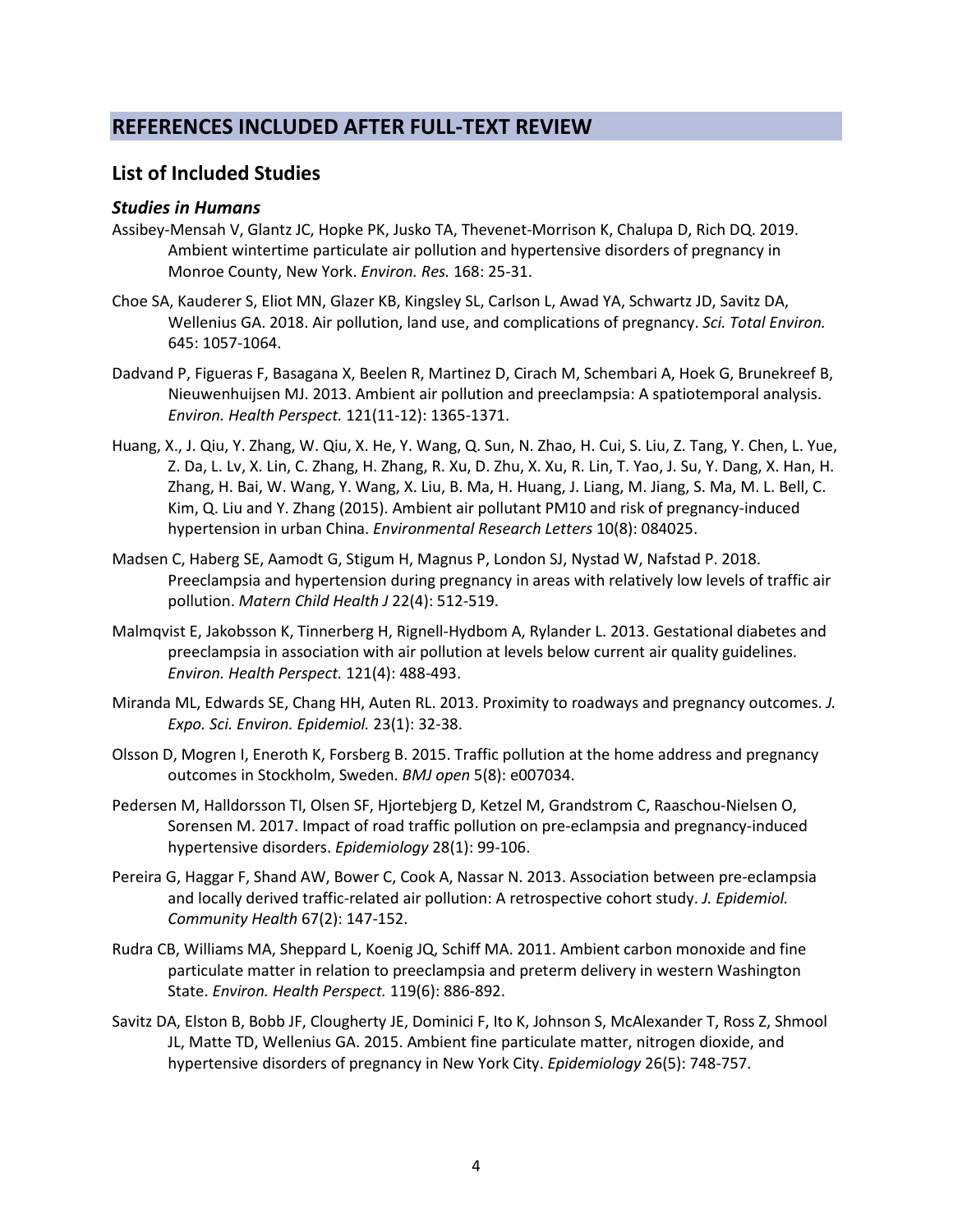- Sears CG, Braun JM, Ryan PH, Xu Y, Werner EF, Lanphear BP, Wellenius GA. 2018. The association of traffic-related air and noise pollution with maternal blood pressure and hypertensive disorders of pregnancy in the HOME study cohort. *Environ. Int.* 121(Pt 1): 574-581.
- van den Hooven EH, Jaddoe VW, de Kluizenaar Y, Hofman A, Mackenbach JP, Steegers EA, Miedema HM, Pierik FH. 2009. Residential traffic exposure and pregnancy-related outcomes: A prospective birth cohort study. *Environ. Health* 8: 59.
- van den Hooven EH, de Kluizenaar Y, Pierik FH, Hofman A, van Ratingen SW, Zandveld PY, Mackenbach JP, Steegers EA, Miedema HM, Jaddoe VW. 2011. Air pollution, blood pressure, and the risk of hypertensive complications during pregnancy: The generation R study. *Hypertension* 57(3): 406- 412.
- Wu J, Wilhelm M, Chung J, Ritz B. 2011. Comparing exposure assessment methods for traffic-related air pollution in an adverse pregnancy outcome study. *Environ. Res.* 111(5): 685-692.
- Wu M, Ries JJ, Proietti E, Vogt D, Hahn S, Hoesli I. 2016. Development of late-onset preeclampsia in association with road densities as a proxy for traffic-related air pollution. *Fetal Diagn. Ther.* 39(1): 21-27.
- Yorifuji T, Naruse H, Kashima S, Murakoshi T, Doi H. 2015. Residential proximity to major roads and obstetrical complications. *Sci. Total Environ.* 508: 188-192.

#### *Study in Non-human Animals*

Venditti CC, Casselman R, Young I, Karumanchi SA, Smith GN. 2014. Carbon monoxide prevents hypertension and proteinuria in an adenovirus sFlt-1 preeclampsia-like mouse model. *PLoS One* 9(9).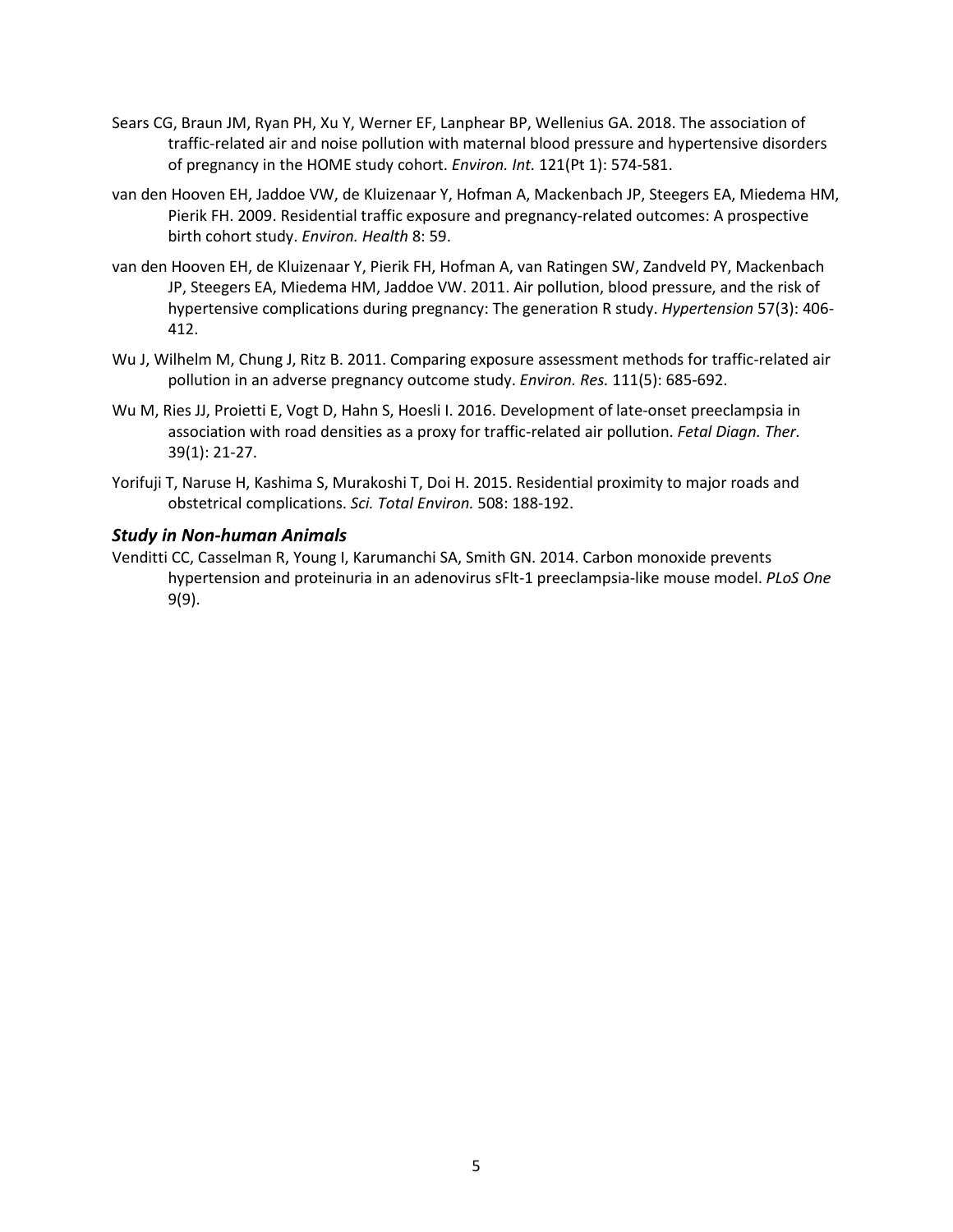# **APPENDICES**

# <span id="page-5-0"></span>**Appendix 1. Literature Search Strategy**

The search terms and databases searched are provided below.

| <b>Database</b> | <b>Search Terms</b>                                                                                                                                                                                                                                                                                                                                                                                                                                                                                                                                                                                                                                                                                                                                                                                                                                                                                                                                                                                                                                                                                                                                                                                                                                                                                                                                                                                                                                                                                                                                                                                                                                                                                                                                                                                                                                                                                                                                                                                                                                                                                 |
|-----------------|-----------------------------------------------------------------------------------------------------------------------------------------------------------------------------------------------------------------------------------------------------------------------------------------------------------------------------------------------------------------------------------------------------------------------------------------------------------------------------------------------------------------------------------------------------------------------------------------------------------------------------------------------------------------------------------------------------------------------------------------------------------------------------------------------------------------------------------------------------------------------------------------------------------------------------------------------------------------------------------------------------------------------------------------------------------------------------------------------------------------------------------------------------------------------------------------------------------------------------------------------------------------------------------------------------------------------------------------------------------------------------------------------------------------------------------------------------------------------------------------------------------------------------------------------------------------------------------------------------------------------------------------------------------------------------------------------------------------------------------------------------------------------------------------------------------------------------------------------------------------------------------------------------------------------------------------------------------------------------------------------------------------------------------------------------------------------------------------------------|
| <b>Pubmed</b>   | "air pollution"[mh:noexp] OR "air pollutants"[mh:noexp] OR (("air<br>pollution"[tiab] OR "air pollutant"[tiab] OR "air pollutants"[tiab])<br>NOT (indoor*[tiab] OR household[tiab])) OR "particulate<br>matter"[mh:noexp] OR smog[mh] OR soot[mh] OR "particulate<br>matter"[tiab] OR PM2.5[tiab] OR "PM(2.5)"[tiab] OR PM10[tiab] OR<br>"PM(10)"[tiab] OR smog[tiab] OR soot[tiab] OR "carbon black"[tiab]<br>OR "black carbon"[tiab] OR "elemental carbon"[tiab] OR ((air[tiab]<br>OR airborne[tiab] OR coarse[tiab] OR ultrafine[tiab] OR fine[tiab])<br>AND (particle*[tiab] OR particulate*[tiab])) OR "vehicle<br>emissions"[mh] OR motor vehicles[mh] OR ((vehicle[tiab] OR<br>vehicles[tiab] OR vehicular[tiab] OR auto[tiab] OR automobile[tiab]<br>OR bus[tiab] OR buses[tiab] OR car[tiab] OR truck*[tiab] OR<br>engine[tiab] OR transport[tiab]) AND (emissions[tiab] OR<br>exhaust[tiab] OR fume*[tiab])) OR (traffic[tiab] NOT (safety[tiab] OR<br>accident*[tiab] OR injur*[tiab] OR collision*[tiab] OR crash*[tiab]))<br>OR ((proximity OR near) AND (road*[tiab] OR highway*[tiab] OR<br>freeway*[tiab] OR motorway*[tiab])) OR ((air[tiab] OR<br>outdoor[tiab] OR ambient[tiab] OR pollut*[tiab] OR emissions[tiab]<br>OR exhaust*[tiab]) AND ("sulfur dioxide"[mh] OR "sulfur<br>dioxide"[tiab] OR S02[tiab] OR ozone[mh] OR ozone[tiab] OR<br>O3[tiab] OR "hydrogen sulfide"[mh] OR "hydrogen sulfide"[tiab] OR<br>H2S[tiab] OR "carbon monoxide"[mh] OR "carbon monoxide"[tiab]<br>OR "nitric oxide"[tiab] OR "nitrogen oxide"[tiab] OR "nitrogen<br>oxides"[tiab] OR "nitrogen dioxide"[mh] OR "nitrogen dioxide"[tiab]<br>OR NOx[tiab] OR "NO(x)"[tiab] OR NO2[tiab])) OR "volatile organic<br>compounds"[mh] OR "fossil fuels"[mh] OR "volatile organic<br>compounds"[tiab] OR gasoline*[tiab] OR diesel[tiab] OR petrol*[tiab]<br>OR Polycyclic hydrocarbons, aromatic[mh:noexp] OR<br>"benzo(a)pyrene"[mh] OR benzene[mh] OR "polycyclic aromatic<br>hydrocarbons"[tiab] OR "benzopyrene"[tiab] OR "benzo a<br>pyrene"[tiab] OR "3,4-benzopyrene"[tiab] OR benzene[tiab] |
|                 | <b>AND</b>                                                                                                                                                                                                                                                                                                                                                                                                                                                                                                                                                                                                                                                                                                                                                                                                                                                                                                                                                                                                                                                                                                                                                                                                                                                                                                                                                                                                                                                                                                                                                                                                                                                                                                                                                                                                                                                                                                                                                                                                                                                                                          |
|                 | "Hypertension, Pregnancy-Induced"[Mesh] OR "Gestational<br>Hypertension"[tiab] OR "pregnancy-induced hypertension"[tiab] OR<br>(pregnan*[tiab] AND hypertens*[tiab]) OR pre-eclampsia[tiab] OR<br>preeclampsia[tiab] OR (pregnan*[tiab] AND toxemia*[tiab])                                                                                                                                                                                                                                                                                                                                                                                                                                                                                                                                                                                                                                                                                                                                                                                                                                                                                                                                                                                                                                                                                                                                                                                                                                                                                                                                                                                                                                                                                                                                                                                                                                                                                                                                                                                                                                         |